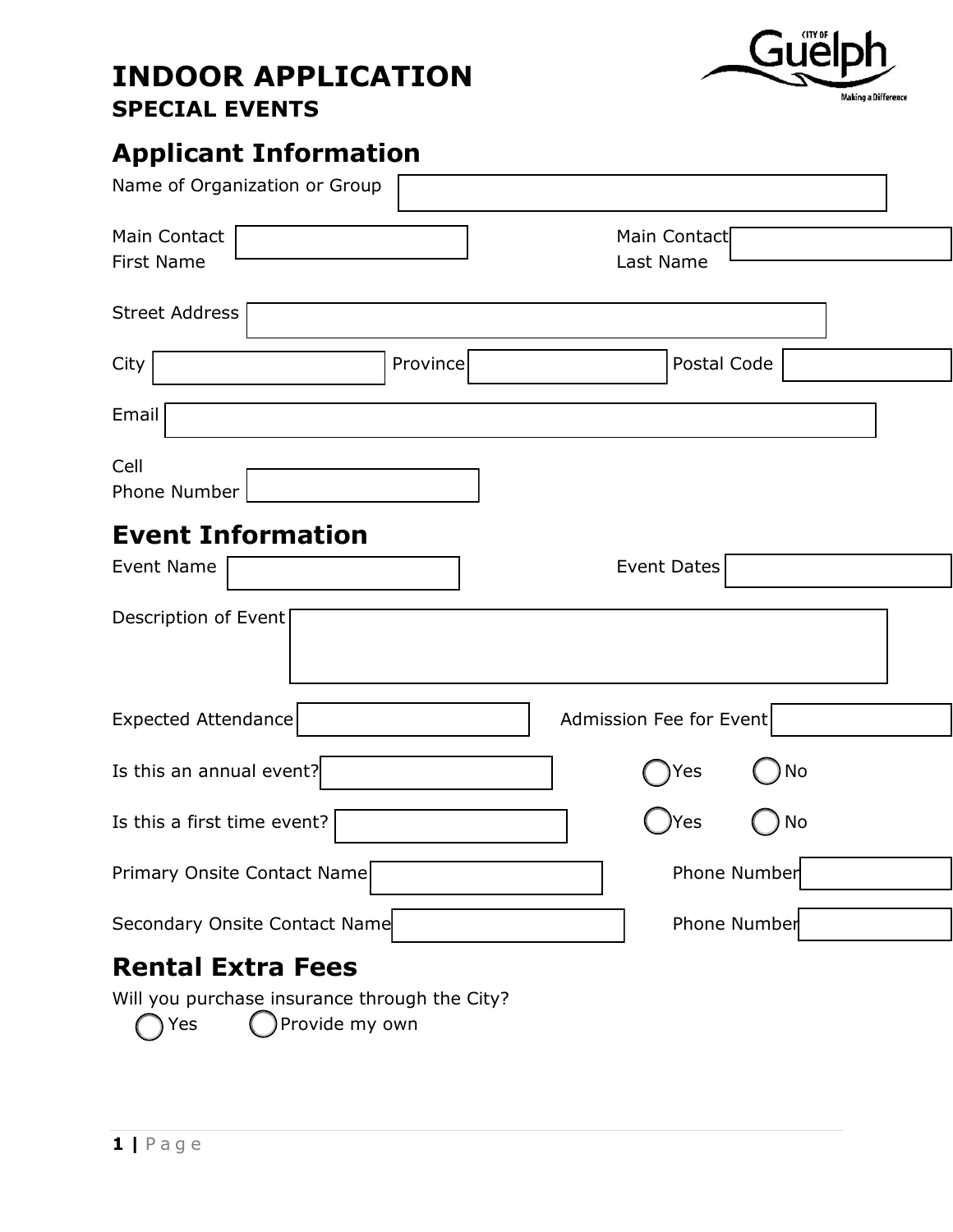#### **INDOOR APPLICATION SPECIAL EVENTS**



#### NOTE: All rentals require insurance. If you are purchasing your own insurance, you must provide the City of Guelph with an insurance certificate naming the City of Guelph as additionally insured up to \$5,000,000.

### **Booking Request**

| Facility Requested |               |                   |  |
|--------------------|---------------|-------------------|--|
| Set-up Date(s)     | Event Date(s) | Take Down Date(s) |  |
| Set-up Time        | Event Time(s) | Take Down Time    |  |

### **Special Event Details for All Facilities**

Please indicate what is involved with this event. Depending on what is involved with the event, some of these event attributes will require extra forms or fees.

| Alcohol                  | Yes           | No        | Note: Licensed area on site layout.<br>Note: ARMP Application Required.<br>Details: |
|--------------------------|---------------|-----------|-------------------------------------------------------------------------------------|
| <b>Electrical Access</b> | Yes           | No        | Details:                                                                            |
| Generator                | Yes           | No        | Details:                                                                            |
| <b>Recorded Music</b>    | Yes           | No        | Details:                                                                            |
| Live Music               | $\bigcup$ Yes | <b>No</b> | Details:                                                                            |
| Sound Amplification      | Yes           | No        | Details:                                                                            |
| Pre-packaged Food        | Yes           | No        | Details:                                                                            |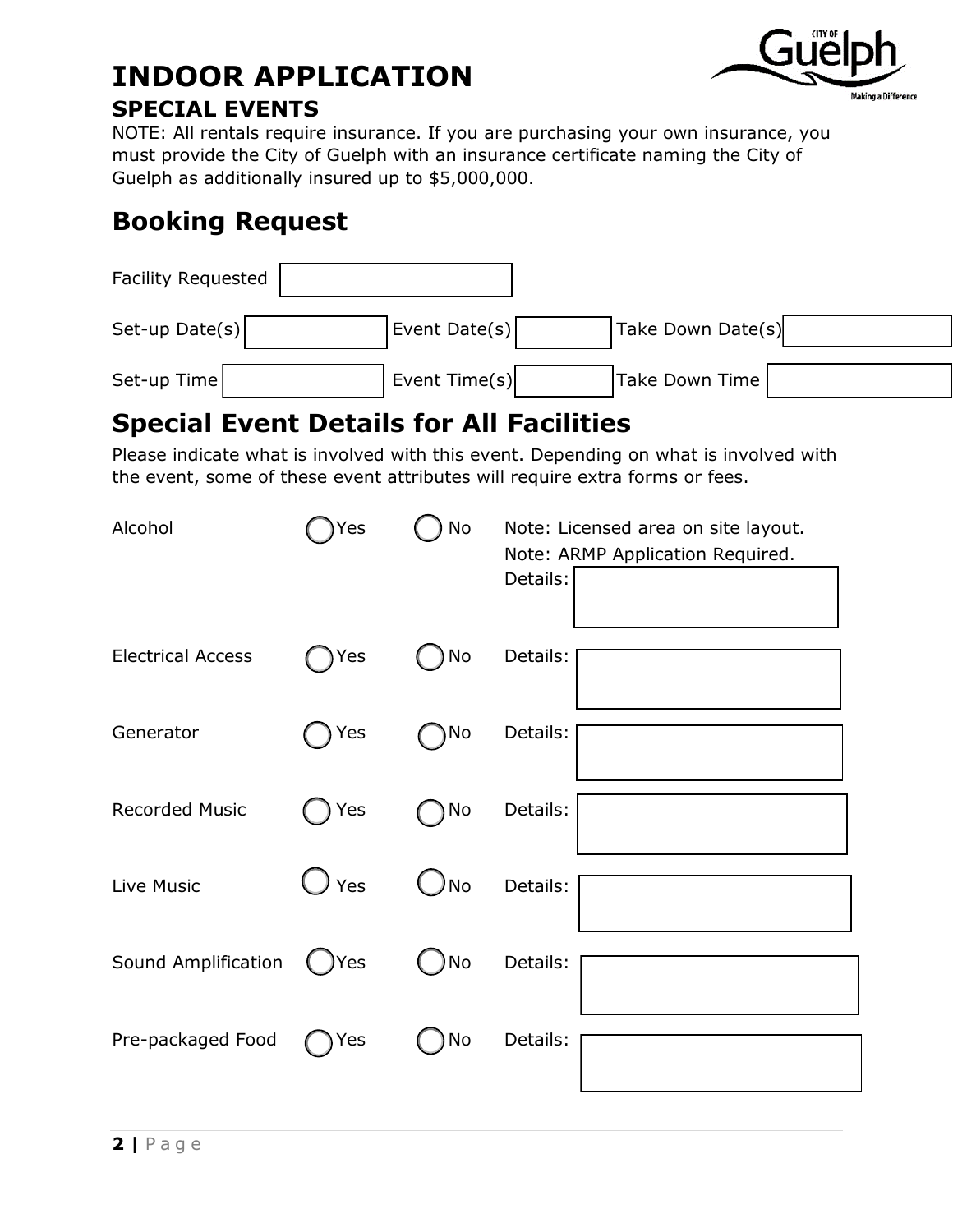| <b>INDOOR APPLICATION</b>                      |     |      |          | <b>Making a Differenc</b> |
|------------------------------------------------|-----|------|----------|---------------------------|
| <b>SPECIAL EVENTS</b><br>Food prepared at home | Yes | No   | Details: |                           |
| Catered Food                                   | Yes | No   | Details: |                           |
| Cooking/Warming on<br>site                     | Yes | )No  | Details: |                           |
| Food Vendors                                   | Yes | No   | Details: |                           |
| <b>Food Trucks</b>                             | Yes | ) No | Details: |                           |
| <b>Retail Vendors</b>                          | Yes | )No  | Details: |                           |
| Service Vendors                                | Yes | ) No | Details: |                           |
| 50/50, Raffle, Bingo, etc                      | Yes | )No  | Details: |                           |
| On-site signage                                | Yes | )No  | Details: |                           |

#### **Special Event Details for Indoor Facilities and Market Square**

Please indicate what is involved with this event. Depending on what is involved with the event, some of these event attributes will require extra forms or fees.

| <b>Tables</b>     | Quantity: |     | Chairs     | Quantity:        |      |
|-------------------|-----------|-----|------------|------------------|------|
| Podium            | )Yes      | )No | Whiteboard | ( <sup>Nes</sup> | ) No |
| Sound System (Yes |           | )No | Projector  | )Yes             | )No  |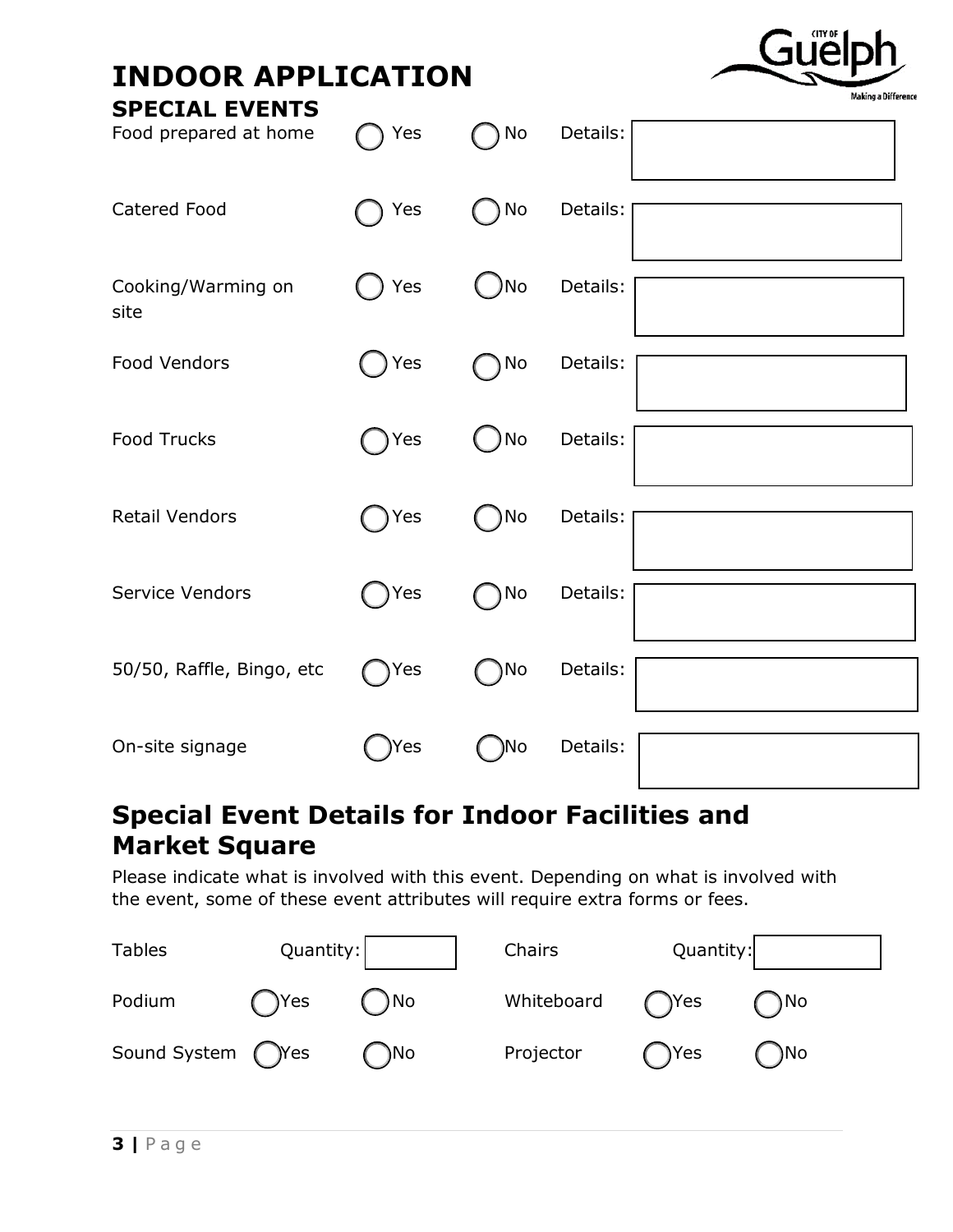#### **INDOOR APPLICATION SPECIAL EVENTS Collection and Use of Personal Information**



 $I$  consent  $\bigcap I$  do not consent

## **Application Checklist**

Please use this checklist to ensure that you are returning a completed application.

Section 1, 2, 3, 4, 5, and 6 of this application are completed.

If there is alcohol, an [Alcohol Risk Management Application](http://guelph.ca/wp-content/uploads/AlcoholRiskManagementPolicyQuestionnaire.pdf) is completed.

# **Sending in Your Application**

The completed application and all required documents can be sent in one of the following ways.

Email to: [Specialevents@guelph.ca](mailto:Specialevents@guelph.ca)